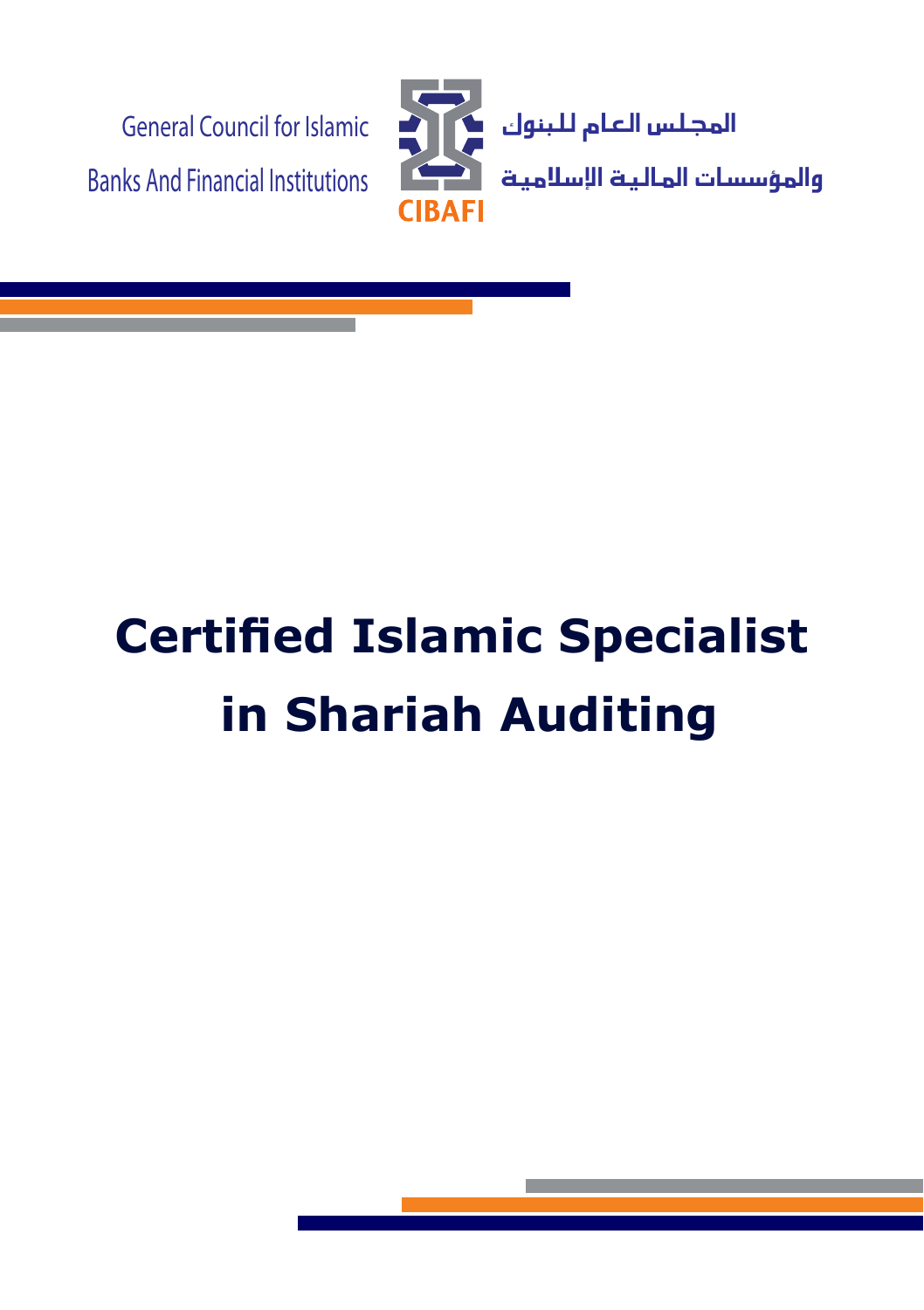

# **Certified Islamic Specialist in Shariah Auditing**

Ensuring compliance with Shariah rules and principles is one of the ultimate responsibilities of Islamic financial institutions. Islamic financial institutions carry out this responsibility through establishing Shariah review and audit units within their institutions. The industry has witnessed a number of Shariah auditing services providers. These services include examination of contracts and agreements, policies, products and transactions, reporting to the Internal Audit Departments and Shariah boards, as well as circular and reports for inspections performed by Central Bank. Specific knowledge and skills are required for professionals to carry out this responsibility in the most efficient way. This training programme is designed to provide participants with the necessary knowledge and skills in the area of Shariah auditing.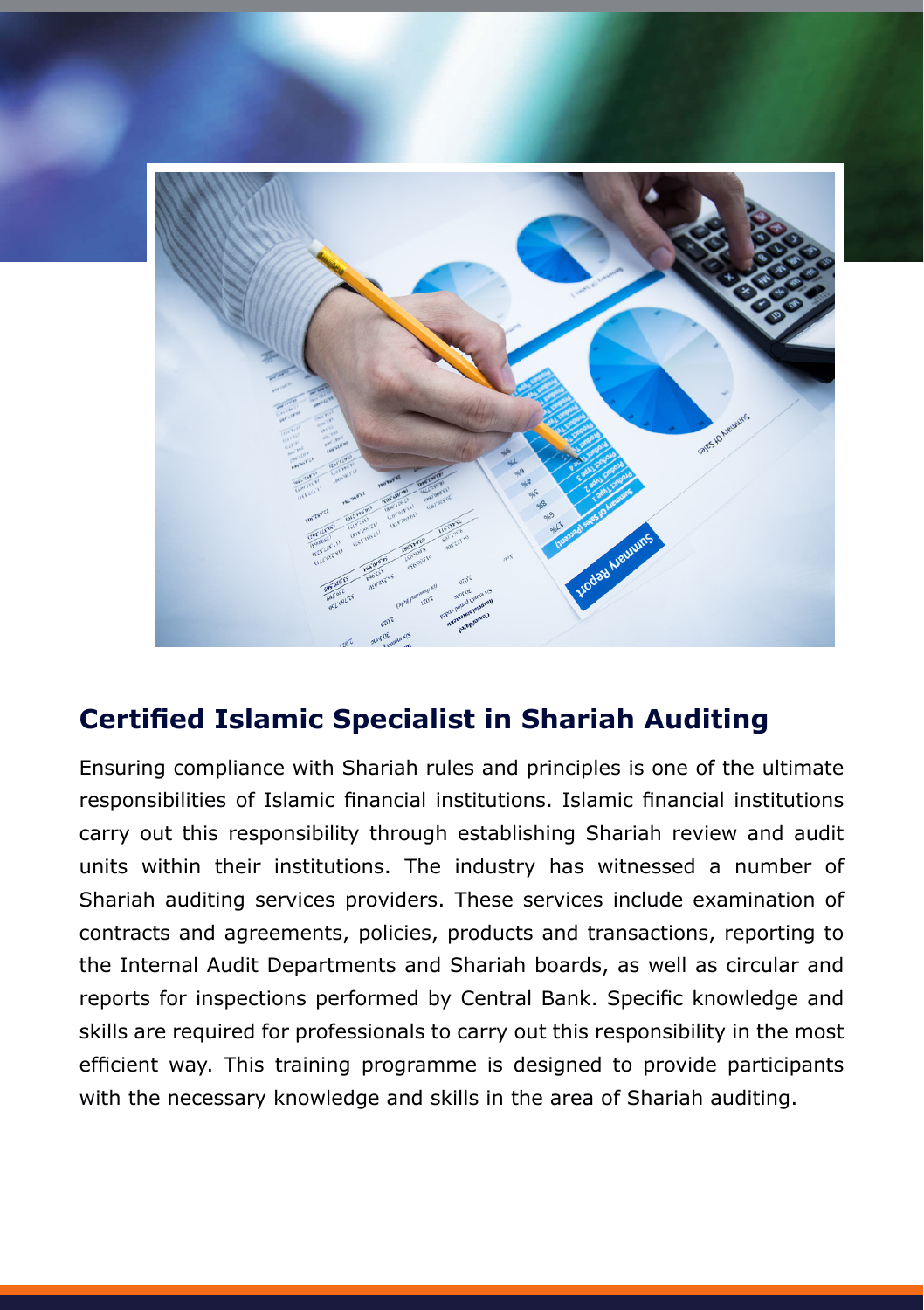

### **Targeted participants:**

- Control and Shariah Audit Department Officers
- Internal Audit Departments Officers
- Legal Departments Officers
- Consultation Firms
- Accountants
- Central Bankers and Regulators

#### **Course components:**

#### **1. Techniques of Control and Shariah Auditing**

- Monitoring and auditing Islamic Financial Institutions **Systems**
- Shariah non-compliance risk and its impact on Islamic **Financial Institutions**
- Shariah audit techniques
- Ensuring the quality of Shariah review
- Shariah Supervisory Boards' role in ensuring Shariah compliance
- Dissemination of the Shariah Supervisory Board decisions
- $\bullet$  External Shariah audit

#### **2. Applications of Shariah Auditing**

- The operating structure of the Islamic bank
- Retail banking and consumer finance
- Treasury and international linkages
- Investment group
- Islamic insurance company